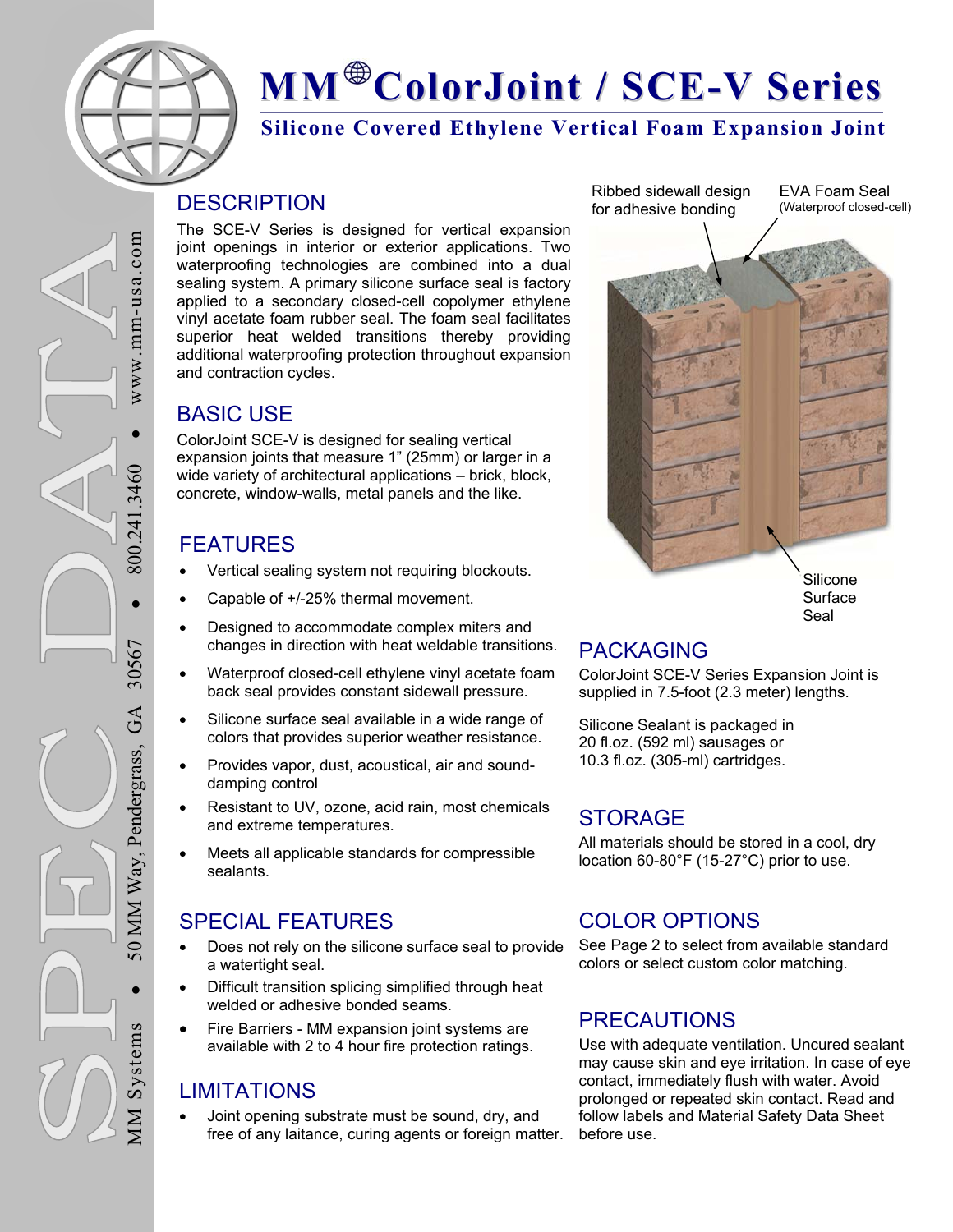# **MM ColorJoint/SCE-V Color Chart**

#### PECORA® 890NST SILICONE COLORS



#### SILICONE COLORS

ColorJoint/SCE-V colors are manufactured with either Pecora 890NST or Dow Corning 790 silicone sealant that resists deterioration due to:

- Ultra Violet Rays
- Ozone
- Acid Rain
- Extreme Temperatures

#### STANDARD COLORS

ColorJoint/SCE-V standard color compounds are stocked and ready for manufacturing and delivery within two weeks of order placement. Lead times may vary – contact MM for promise dates.

### CUSTOM COLORS

ColorJoint/SCE-V custom color compounds require additional manufacturing lead-time. Contact MM for availability and quantity minimums. Lead times may vary – contact MM for promise dates.

#### COLOR MATCHING

Color Matching is available with certain restrictions. Minimum quantities may be required. Contact MM Systems for additional information.

#### COLOR CHART

Color samples are as close as possible but actual product may vary slightly. For best results, submit color samples or swatches to our lab for color testing and matching.